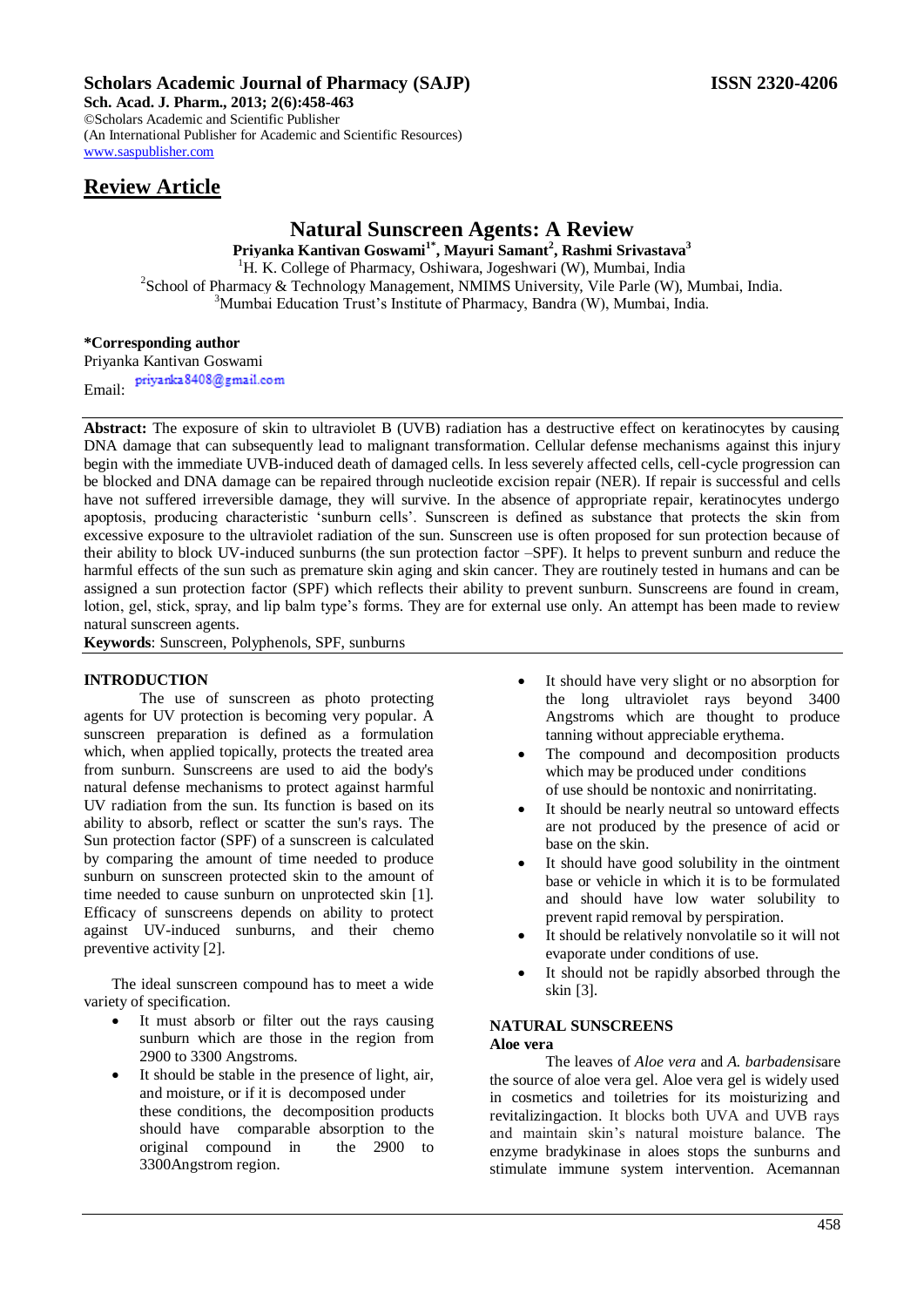which is D-isomer mucopolysaccharides peeds up the repair phase and the increased production of fibroblasts and collagen. Aloe extracts and aloin from the plant have spectrophotometric peaks at about 297 nm and hence can act as a sunscreen for skin as well as hair [4,] 5, 6].

The study was carried out to determine the photo protective activity of Aloe vera juice on Asian hair namely Black, grey which are chemically colored. Tryptophan content of hair treated with aloe vera juice before and after exposure to UV radiation. The tryptophan content measurements revealed that hair which was untreated and exposed showed higher degree of chemical damage while treated with Aloe vera juice offered protection from UV damage [7].



**Figure1: Aloe** 

#### **Tomato**

Tomato *(Lycopersiconesculentum)* fruit is the major source of lycopene and studied for its antioxidant activity incosmetic and pharmaceutical field. Tomato is rich in lycopene, a widely studied powerful antioxidant and anti-carcinogenic carotenoid with strong reducing ability. Lycopene is a carotenoid, which gives red color to the tomatoes. It is not merely a pigment but a powerful antioxidant, neutralizes free radicals especially those derived from oxygen, present under the lipid membrane and skin cover. Lycopene scavenges lipid radicals, reduces lipid peroxidation, and prevents erythema caused by UV radiation on the skin. Lycopene may reduce the damaging effect which UV light can have on the skin and can boost protection against both the short term (sunburn) and cumulative effects of sun exposure (cancer) [8, 9, 10].



**Figure 2: Tomato**

#### **Pomegranate**

Pomegrante (*Punica granatum*) is having principle antioxidant polyphones in its juice include the ellagitanninsandanthocyanins. Weerakkody P et al explained the effect of applying sunscreen treatments to pomegranate fruit on the degree of sunburn damage and the effect of maturity and sunburn on the internal antioxidant concentration of the juice. They evaluated effectiveness of three commercial sunscreen treatments Parasol1 (Crop Care, Australia), Surround1 (Ag Nova Tech., Australia) and Anti-stress-5001 (EnviroShield Products Co., USA) For preventing sunburndamage of pomegranate, fruit was grown in Condobolin, New South Wales, Australia. The results showed that there was a significant effect of the sunscreen treatments ( $p =$ 0.05) for the severely sunburn damaged fruit category. Fruit treated with Surround1 (14.7%) andParasol1 (12.8%) had significantly lower numbers of fruit with severe damage compared to the control fruit (25.8%); the effect using the anti-stress 5501 (19%) was not significant [11,12].



**Figure 3: Pomegranate**

# **Green Tea**

Green tea is obtained from the fresh leaves of the plant *Camellia sinensis*. Polyphenols are thought to be the major chemo preventive mediators. Green tea contains four major polyphenols: (-)-epicatechin (EC), (-)-epicatechin-3-gallate (ECG), (-)-epigallocatechin (EGC), and (-)-epigallocatechin-3-gallate (EGCG). It also contains other agents include caffeine, flavonoids, phenolic acids as well as the alkaloids the obromine and theophylline. The first evidence that green tea polyphenols might have a protective role in UVinduced skin cancer came from studies by Wang et al., who showed that green tea administered in the drinking water to SKH-1 hairless mice had a dose-dependent prolongation in the mean time of tumor development when they were subjected to a photo carcinogenesis protocol. Very little absorption by green tea in the UVB or UVA range; it is effective when given systemically; and protection against at least some of the biological effects of ultraviolet radiation occur when green tea is applied immediately after exposure [13,14,15].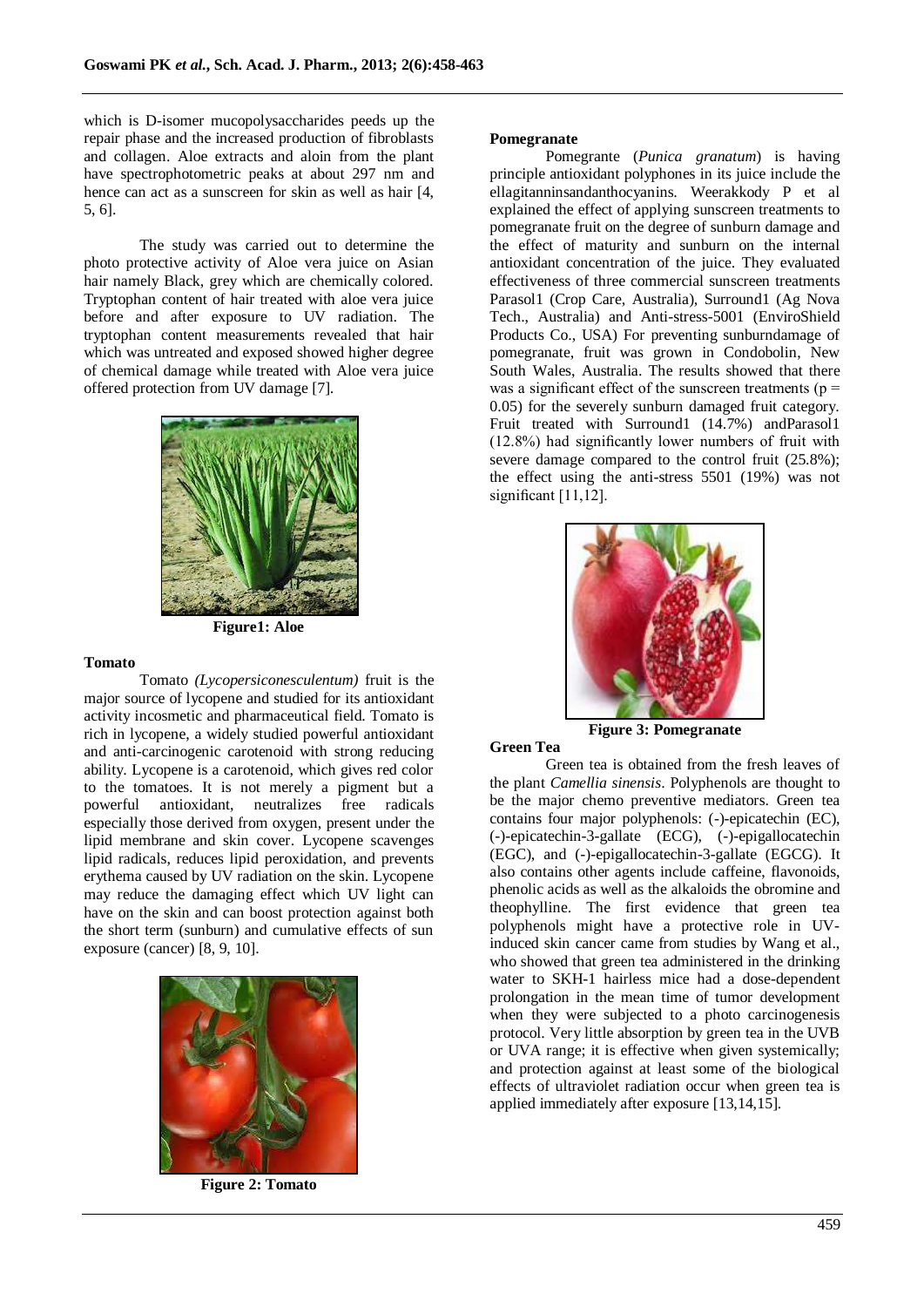

**Figure 4: Green Tea**

Topical green tea extract significantly increased the minimal erythema dosage of UV on healthy human skin and reduced signs of UV damage on that skin.(-)-Epigallocatechin-3-gallate (EGCG) and (-)-epicatechin-3-gallate (ECG) were reported to be the most active components. In several mouse skin models, topical application as well as oral consumption of green tea has been shown to afford protection against chemical and UVB-induced carcinogenesis and inflammatory responses. Human skin was investigated against topical application of (-) epigallocatechin-3 gallate (EGCG), the major polyphenolic constituent in green tea. It inhibited UVB-induced infiltration of leukocytes (macrophage/neutrophils), a potential source of generation of reactive oxygen species (ROS), and generation of prostaglandin (PG) metabolites. Human were subjected to UVB irradiation on sun-protected skin to four times their minimal erythema dosage (MED) and skin biopsies or keratomes were obtained either 24 h or 48 h later. Study revealed that topical application of EGCG  $(3 \text{ mg}/2.5 \text{ cm}^2)$  before UVB  $(4 \text{ g})$ MED) exposure to human skin significantly blocked UVB-induced infiltration of leukocytes and reduced myeloperoxidase activity [16, 17].

# **Cucumber**

Cucumber (*Cucumissativus*) extract has strong moisturizing abilities as well as mild astringent effects. It also helps remove dead skin cells and tightens skin. Cucumbers soothe skin irritations, prevent water retention and are rich in water, fiber and beneficial minerals. Cucumber also contains ascorbic acid (vitamin C) and caffeic acid, both of which soothe skin irritations. These two acid compounds prevent water retention, which is why cucumbers applied topically are helpful for swollen eyes, burns and dermatitis.



**Figure 5: Cucumber**

Hogade Maheshwar et al evaluated the correlation between natural fresh (Cucumber) and marketed cucumber lotion as sun protective agent. Marketed cucumber product was randomly selected and compared with fresh cucumber extracts by making different dilution (100 & 200μg/ml) in ethanol. The absorbance"s of all aliquots were recorded at different nm with the 5 nm intervals from 250-350 nm. The invitro SPF values were determined at wavelength from 290-320 nm according to the method discussed by Mansur et al and found positive results [18, 19].

# **Grapes**

Grapes fruit (*Vitisvinifera*) are the richest source of polyphenols (60%-70%). The skin and seeds of grapes also contains the polyphenolicphytoalexin namely resveratrol (trans-3, 5, 4'-trihydroxystilbene). It is an excellent antioxidant with strong antiinflammatory and antiproliferative activity [20].



**Figure 6: Grapes**

# **Indian Beech Tree**

The sunscreen activity of various solvent (Aq, methanol and acetone) extracts of leaves of *Pongamiap innata* was compared with the standard sunscreen drug *p-*aminobenzoic acid. The absorption spectra of various solvent extracts of this plant were measured using UVvisible spectrophotometer. The aqueous and methanol extracts were found to be highly effective in UVB region and moderately effective in UVA region. Acetone extract was found to greatly absorb exclusively in the UVA region. The extracts of leaves of this plant are showing good absorbance throughout the UV region including UVA region. Hence, *P. Pinnata* extract can be used to formulate highly effective sunscreen preparations [21].



**Figure 7: Indian Beech Tree**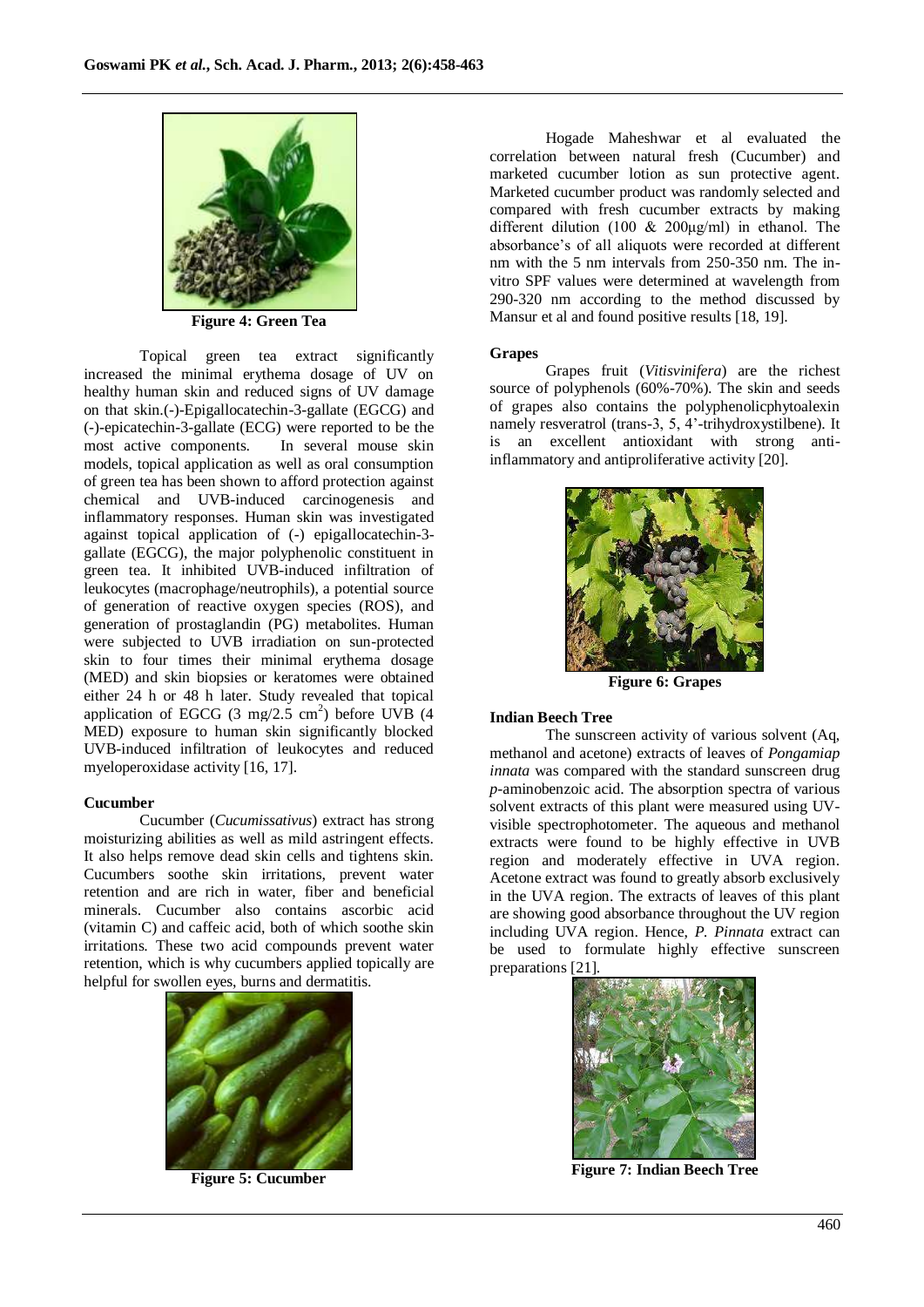#### **Almond**

Almond is commercially known as almonds. Seeds are rich in polyphenolic compounds especially flavonoids and phenolic acids. The UVB protective property of this plant"s skin extract was tested. The mice was exposed to UVB radiation and analyzed for changes in lipid peroxidation and glutathione levels. Topical application of formulated cream to mice after irradiation and 2 hprior to irradiation showed the decreased levels of lipid peroxidation and increased levels of glutathione. The results showed that topical application of cream formulation has significant antioxidant and anti-photo aging properties [22, 23, 24].



**Figure 8: Almond**

# **African tulip tree**

African tulip tree (*Spathodeacamp anulata*) is an ornamental plant along the roadsides of tropical Africa. The plant stem bark was previously reported to have anti-hyperglycemic, antimalarial, antioxidant as well as wound healing properties.Patil VV et al evaluated methanolic extract of flower of *Spathodeacamp anulata* for its anti-solar activity. The extract showed a prominent absorbance at 200-240 nm, while good absorbance at a range of 240-325 nm. The moderate absorbance was noted at the range of 310-340 nm. The result revealed the ability of extract to absorb UV radiation and hence proved its UV protection ability. This plant makes it as a better and safe alternative to harmful chemical sunscreens[25].



**Figure 9: African tulip tree**

#### **Saffron**

Golmohammadzadeh SH et al evaluated saffron for its anti-solar activity. The pollens of the saffron (*Crocus sativus*) were dried and powdered in a grinder. The experimental formulations included a

homosalate (8%) lotion reference, lotions with 2, 4 and 8% of grinded saffron, and the control lotion base without saffron. The lotions containing saffron were prepared like homosalate lotion reference according to FDA. The sun protection factors (SPFs) of the formulations were determined by an in vitro spectrophotometry method. The results of this study indicated that saffron can be used as a natural UVabsorbing agent [26].



**Figure 10: Saffron**

# **Natural Sunscreen Oils Shea butter**

Shea Butter (*Vitellariaparadoxa*) is derived from the fat of the shea nut. The shea tree is native to the savannahs of Africa. Shea butter melts at body temperature and absorbs rapidly into the skin without leaving a greasy feeling. It contains the antioxidants, vitamins A and E both of which enhances skin cell regeneration and promote blood circulation below the skin"s surface. Cinnamic acidin the oil provides vital protection against harmful UV rays.



**Figure 11: Shea butter**

#### **Jojoba Oil**

Jojoba (*Simmondsiachinensis*) is a desert shrub effective for treating eczema, psoriasis and dry skin. The oil of jojoba is effective as a moisturizer for dry skin and contains a natural plant chemical called myristic acid which provides some limited sun protection. Jojoba oil has a low SPF of 4.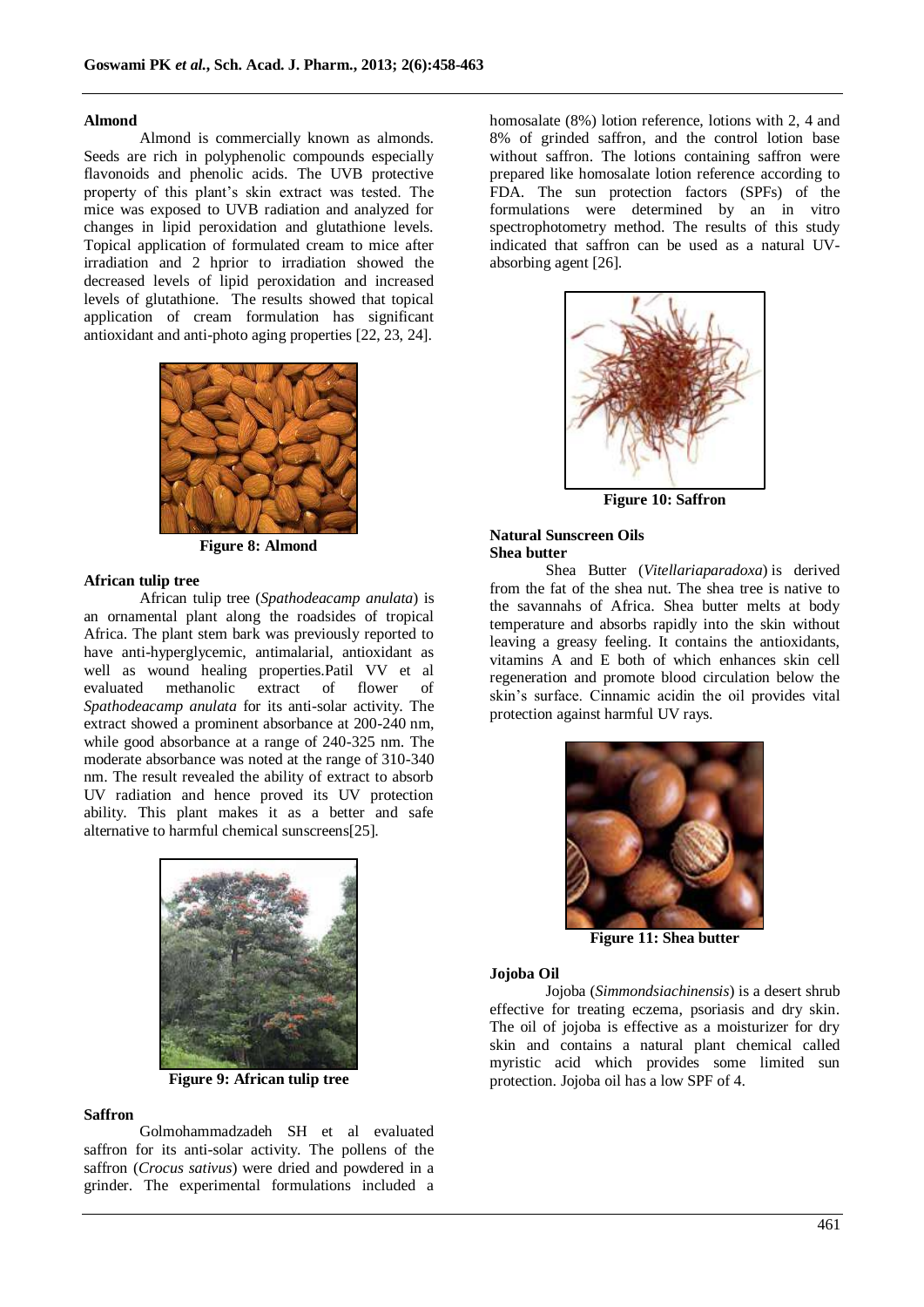

**Figure 12: Jojoba**

# *Carrot Seed Oil*

Carrot (*Daucuscarota*) seed oil is an essential oil with significant antioxidant, antiseptic, antifungal and fragrant properties with high levels of vitamin A. When applied topically to the skin in the form of diluted carrier oil, carrot seed oil also provides natural sun protection. According to a study published in "Pharmacognosy Magazine" in 2009, products containing carrot seed oil have a natural SPF of 38 and 40.



**Figure 13: Carrot seed**

# *Soybean Oil*

Soybeans (*Glycine Max*) are a nutritious and cost-effective addition to sunscreen. Soybeans originally come from China and are a rich source of essential fatty acids, protein, lecithin, iron and calcium in the diet. When used topically on the skin, soybean oil is a cost-effective moisturizer compared to other oils and has a natural SPF of 10 [27].



**Figure 14: Soybean**

# **Evening primrose oil**

Evening primrose (*Oenothera* spp.)oil has a high γ-Linolenic acid content that promotes healthy skin and skin repair. It is usually yellow in color. It soothes skin problems and inflammation, making it a good choice for people with eczema, psoriasis, or any type of dermatitis. Evening primrose skin oil discourages dry skin and premature aging of the skin[28, 29].



**Figure 15: Evening Primrose**

# **Conclusion**

From long back, the use of chemicals in sunscreens as photoprotective agent in the formulation isa common practice. Owing to their harmful effects, they are becoming less popular now a day. The use of Natural sunscreen has been gaining significant attention of researchers due to their safety, multiple biological actions on the skin and cost effectiveness. The additive properties exerted by the phytoconstituents of plant make them as the most suitable ingredient for sunscreen formulations. The plant actives are preferred over the chemical sunscreens due to the broad spectrum of UV absorption, protective effect against oxidative stress, inflammation and cancer.

# **References:**<br>1. Mishra

- AK, Chattopadhyay P; HerbalCosmeceuticals for Photoprotection from Ultraviolet B Radiation: A Review.Tropical Journal of Pharmaceutical Research, 2011; 10 (3): 351-360.
- 2. Nabiha Y, Cynthia I, Katiyar S, Craig A; Photo protective effects of green tea<br>polyphenols. Photodermatology, Photodermatology, Photoimmunology&Photomedicine, 2007; 23(1): 48-56.
- 3. Kumler WD, Daniels TC; Sunscreen compounds. Journal of the American Pharmaceutical Association, 1948; 37(11): 474–476.
- 4. Vogler BK, Ernst E; Aloe vera: A systematic review of its clinical effectiveness. British Journal of General Practice, 1999; 49(447): 823–828.
- 5. West DP, Zhu YF; Evaluation of Aloe vera gel gloves in the treatment of dry skin associatedwith occupational exposure. American Journal of infection control, 2003; 31(1): 40–42.
- 6. Rajpal V; Aloe barbadensis Mill/A. veraTourn ex linn. In Standardization of botanicals testing and extraction methods of medicinal herbs.